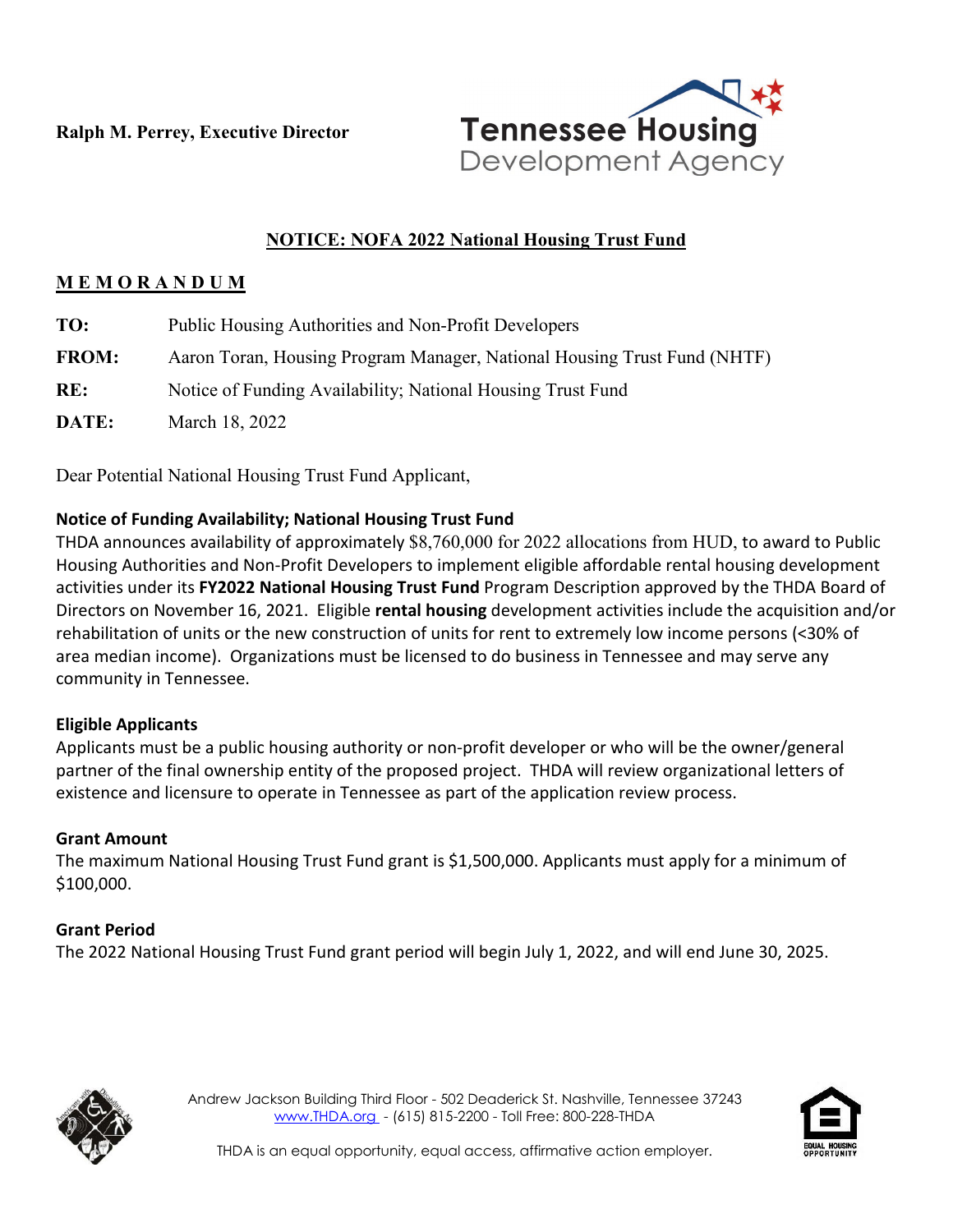#### **Application Period and Deadline**

The application period for the 2022 National Housing Trust Fund Grant will open on January 21, 2022 and all Applications must be received by THDA on or **before 11:59 PM CDT** on **Friday, March 18, 2022**. THDA anticipates notifying successful applicants by May 6, 2022.

#### **Submission Method and Requirements**

Due to the extraordinary measures required by the outbreak of the COVID-19 virus THDA has changed the submission method for this grant. **The grant application now MUST be submitted electronically via an Electronic File Transfer (EFT).** This can be **ONLY** accomplished using THDA's proprietary EFT system. In order to you will need to have a THDA EFT Account. If you do not have an account already we will need to set up an EFT account for you. If you intend to apply we recommend setting up your PIMS and EFT account right away. Please allow a **minimum of 7 days** for the account to be setup before trying to submit.

### **YOU MUST USE THDA'S EFT SYSTEM FOR SUBMISSION. WE CAN NOT ACCEPT TRANSFERS FROM OTHER EXTERNAL PROGRAMS SUCH AS DROPBOX.**

### **To set up your EFT account please email Kathleen Norkus a[t KNorkus@thda.org](mailto:KNorkus@thda.org) with the following information to set up your account.**

Grant You are Applying for: Name: Email Address: Phone Number:

#### **Application Workshop**

THDA will hold an application workshop via WebEx on January 14, 2022 starting at 9:00 AM CDT and January 21, 2022 starting at 9:00 Am CDT. This workshop is scheduled to last up to (2) hours. Important information concerning the completion and submission of the 2022 NHTF Grant application will be provided during this workshop. All interested parties are encouraged to attend.

If you wish to attend this workshop please email Aaron Toran at atoran@thda.org to reserve a spot. You will need to provide the name and an email address for all members of your organization who wish to attend. The deadline for reserving a spot for the January 14, 2022 workshop is 4:00 PM, January 13, 2022. The deadline for reserving a spot for the January 21, 2022 workshop is 4:00 PM, January 20, 2022.

## **Technical Assistance to Applicants**

Interested organizations are encouraged to contact THDA in advance of the application deadline to review program requirements and to ask specific application questions. THDA welcomes requests from any organization seeking a one-on-one discussion concerning the program and application requirements. Organizations should contact Aaron Toran, Housing Program Manager at [atoran@thda.org](mailto:atoran@thda.org) or (615) 815-2037.

#### **Further Information**

THDA has posted further information on our website including all application documents. Please check our web site at [https://thda.org/business-partners/nhtf.](https://thda.org/business-partners/nhtf) If you have questions as you review these requirements